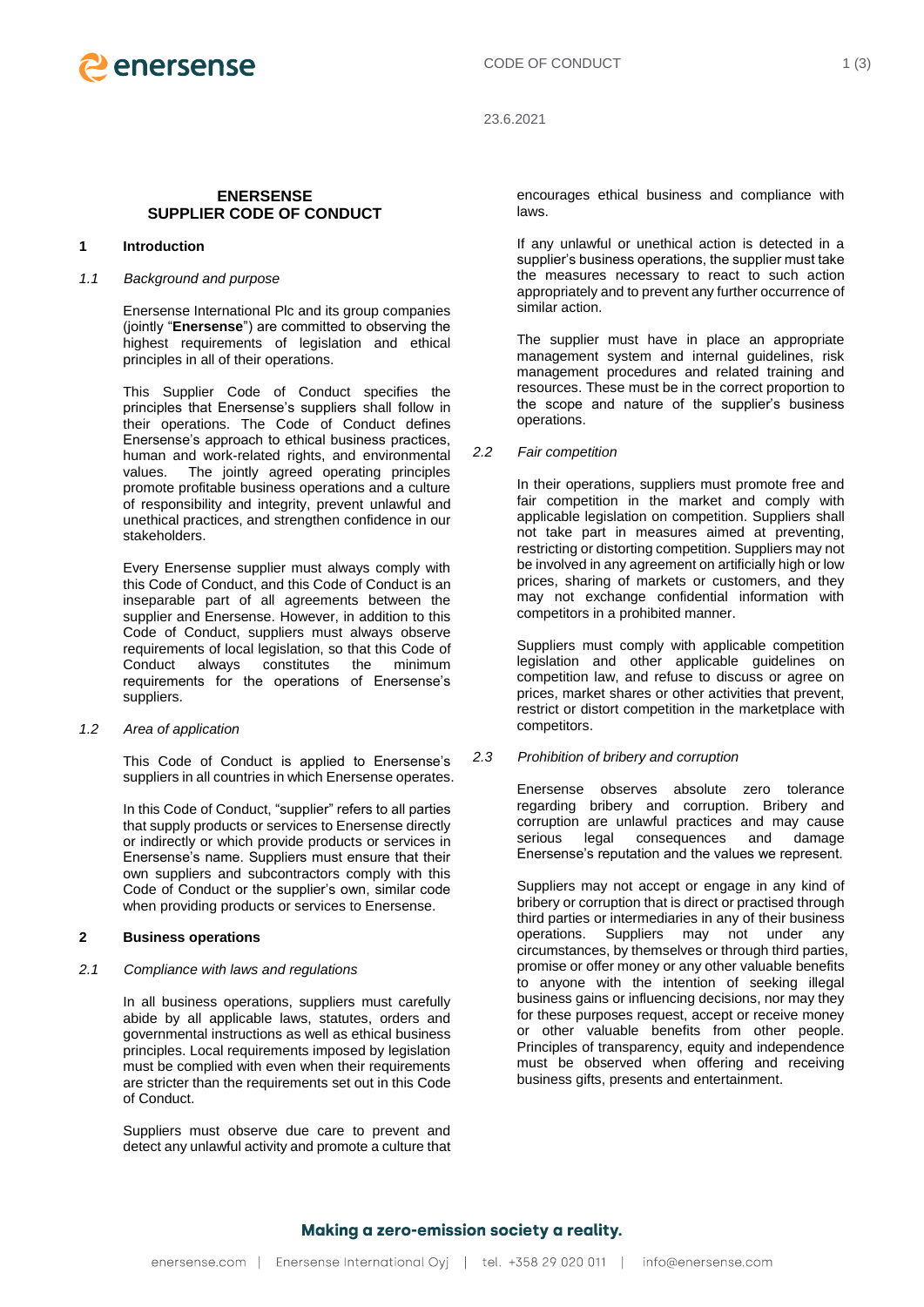

### *2.4 Conflicts of interest*

A conflict of interest means that a supplier's or its employee's financial or other personal circumstances do or may affect the said party's loyalty, professional discretion or management of duties. Suppliers must avoid business transactions and situations that can cause conflicts of interest. Suppliers may not seek personal benefit by taking advantage of their position or Enersense's property, information or business opportunities.

#### *2.5 Protection of property and privacy*

Enersense's know-how, other intellectual property rights and confidential information (including trade secrets) are valuable assets of the company and must be protected. For Enersense's successful business operations and reputation, it is also crucial to protect confidential information received from our customers and other stakeholders in an adequate manner.

Suppliers must treat confidential or sensitive information obtained in the strictest of confidence and respect other parties' intellectual property rights. Suppliers must comply with practices and guidelines that protect Enersense's property against damage and other external threats, and ensure that Enersense's or third parties' confidential information is not disclosed without authorisation. Suppliers must take adequate protective action to prepare for information security threats related to their operations.

The collection and processing of personal data must always be based on purposes permitted by law, and this must be done confidentially, in compliance with applicable laws.

Suppliers must have an appropriate business continuity plan.

#### *2.6 Purchasing and relationships with partners*

Suppliers should only deal with reputable and reliable partners. Suppliers must verify the backgrounds of their suppliers and other partners and their business operations before starting any cooperation.

Suppliers may not take part in money laundering, the financing of terrorism or criminal activity in any form, and they must abide by all applicable sanction programmes.

## **3 People**

## *3.1 Safe and healthy working conditions*

Enersense is committed to providing all of its employees and suppliers with a safe and healthy work environment. We believe that every occupational accident is preventable. Our principle is that we do not compromise on occupational safety.

Every supplier is obliged to ensure their own and other people's safety, and any shortcomings in occupational safety detected must be reported immediately.

Suppliers must comply with laws on occupational safety, Enersense's requirements for occupational safety, and other safety and health instructions. Suppliers must notify Enersense of all shortcomings detected that are related to safety and health instructions or protective measures.

Suppliers must specify individuals responsible for matters of occupational health and safety in the organisation.

Suppliers must promote a proactive occupational safety culture, provide induction, and ensure absolute compliance with occupational safety legislation and safety instructions as well as training related to these. Suppliers must also ensure that appropriate action is taken after any accidents by analysing, identifying and distributing preventive and replacement measures.

### *3.2 Terms of employment*

The terms of employment of suppliers' employees must meet at least the minimum requirements imposed in applicable national labour legislation, collective agreements and international treaties. Employees' pay and terms of employment shall be fair and reasonable.

#### *3.3 Respect for human and work-related rights*

Suppliers must respect internationally recognised human and work-related rights in all of their operations and promote their implementation. Enersense does not condone any form of violation of human and work-related rights.

Suppliers must respect employees' right to organise, join or not join associations and trade organisations, and to collectively negotiate with the employer.

Suppliers may not accept any kind of forced labour or use of child labour.

*3.4 Equal opportunities, non-discrimination and prevention on inappropriate treatment* 

> Equal treatment of all employees is one of Enersense's key principles. We aim to promote open, direct and respectful communication among all employees.